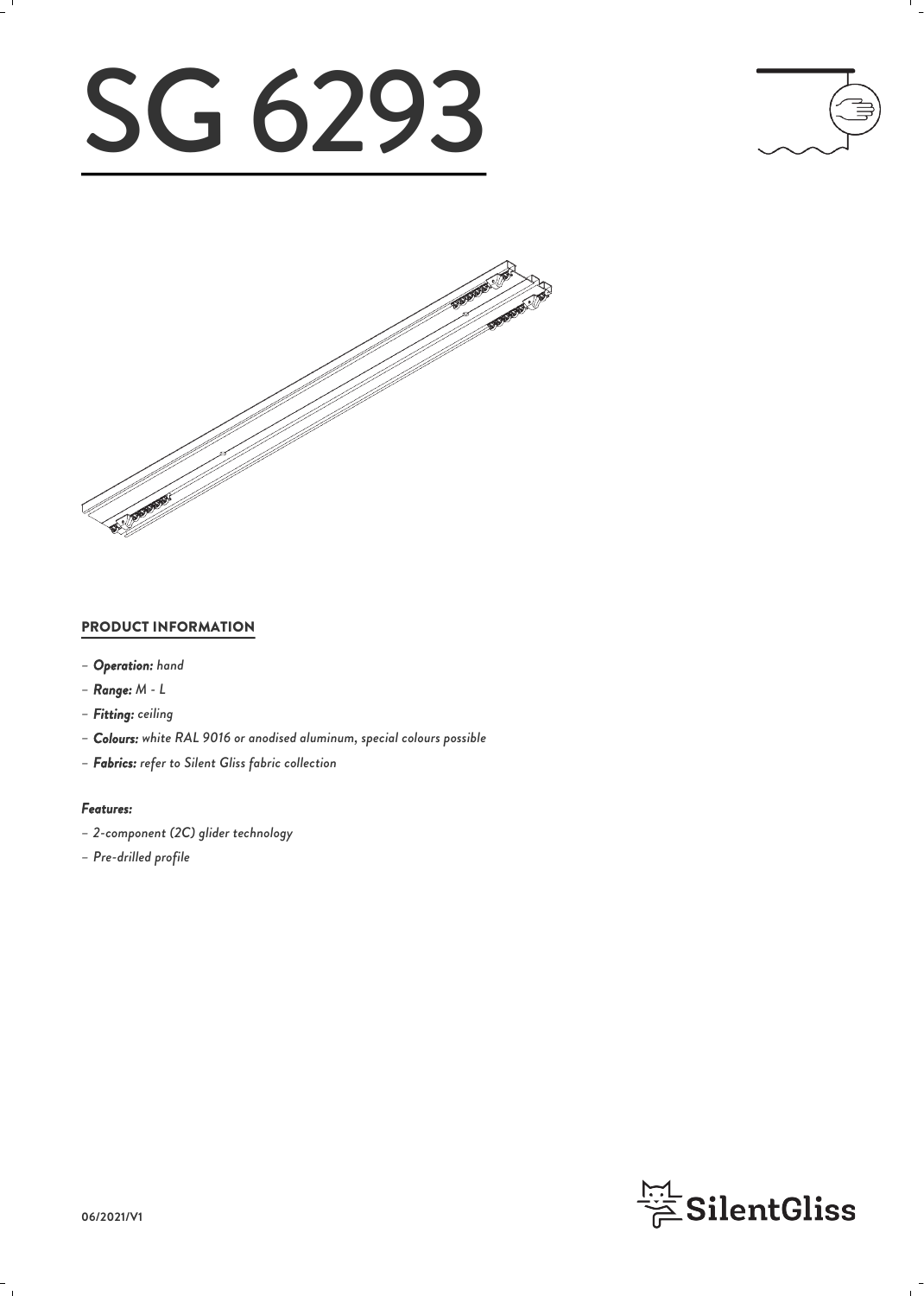# SYSTEM SPECIFICATIONS

### A. PROFILE

**Profile information**



*Profile*

#### MEASURE **B. HOW TO**





## **C. SPECIFICATION** EN

*EN Silent Gliss SG 6293 Hand Drawn Curtain Track System for recessed fitting. Comprises aluminium profile SG 6293 supplied made to measure in silver anodised or white powder coated, alternatively a specified RAL colour. SG 11300 SILENT TRACK* TEXT *at 14/m/track and 6 SG 6065 End stops / SG 6086 Spring Stops per length. Top fix to ceiling with screws at max. 400 mm centres.*

*SV Silent Gliss SG 6293 handdragssystem för infällning. Består av aluminiumprofil SG 6293 i specificerad längd i vitlack, alu natur eller angiven RAL färg. 14 st SG 11300 SILENT TRACK glid per meter/spår samt 6 st SG 6065 vridstopp / SG 6086 fjäder per system. Takmonteras med skruv c/c 400 mm.*

#### *NO*

*Silent Gliss SG 6293 Manuell gardinskinne for innfelling. Består av aluminiumprofil SG 6293 i spesifisert lengde, standard i hvitlakkert eller alu natur. Kan også leveres i spesifisert RAL farge. 14 stk SG 11300 SILENT TRACK glidere pr meter/spor, 6 stk SG 6065 vristopp/SG 6086 fjær pr system. Takmonteres med skrue c/c 400 mm.*

*DA Silent Gliss SG 6293 håndtrukket gardinskinnesystem til indfældning. Består af en aluminiumprofil SG 6293 i ønsket længde, sølvanodiseret eller hvid pulverlakering, alternativt en specificeret RAL-farve. 14 stk. SG 11300 SILENT TRACK pr. m/skinne og 6 stk. SG 6065 endestop eller SG 6086 fjeder pr. længde. Fastgøres i loftet med skruer med højst 400 mm afstand.*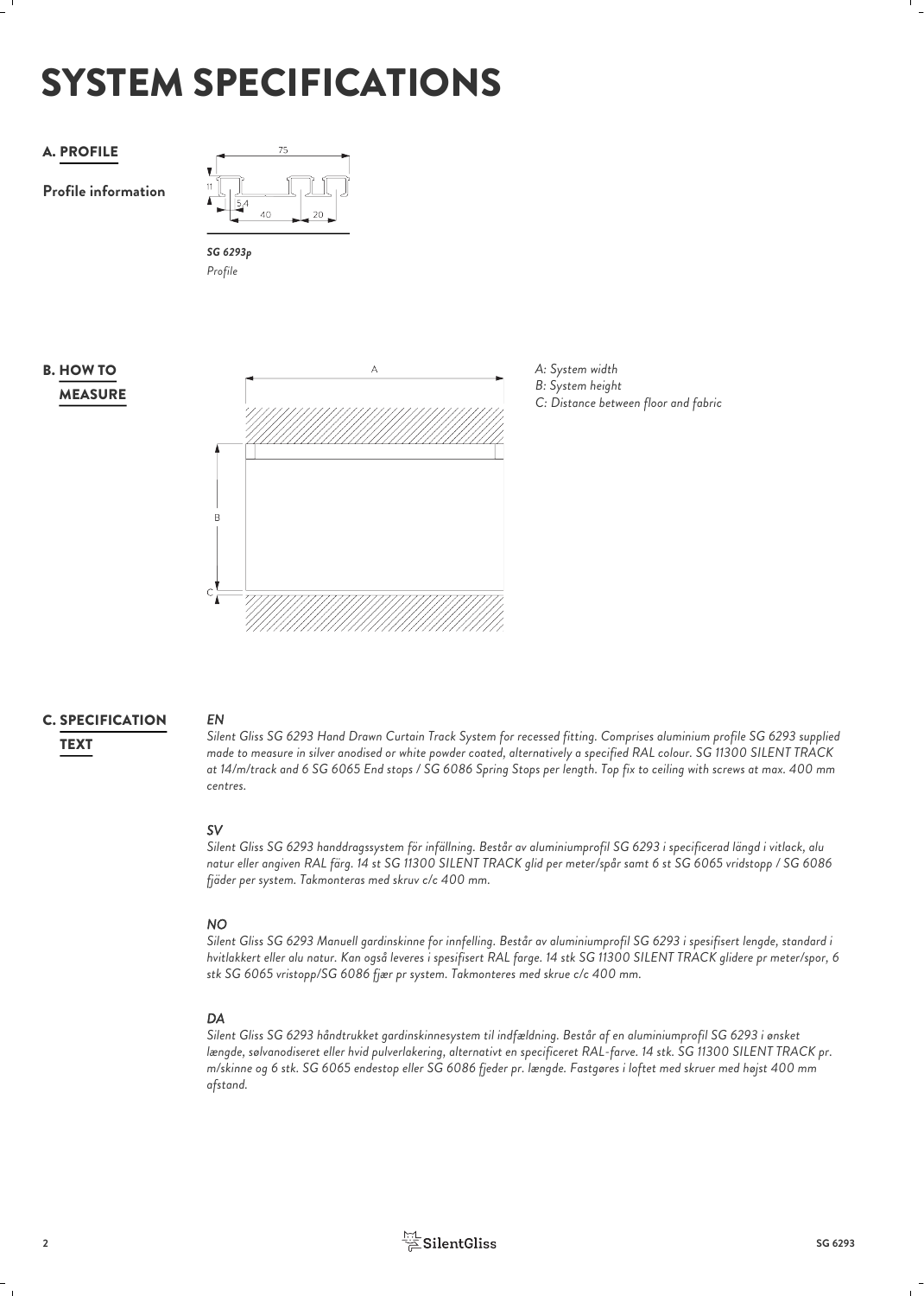# FITTING

#### INFORMATION **A. FITTING**

*For detailed fitting information, visit the Silent Gliss* FITTING *website.*



#### B. CEILING FITTING

**Direct fitting**



## GENERAL NOTES

#### *Dimensions*

- *– Measurements are in mm except where indicated.*
- *– Max. kg relates to fabric incl. accessories.*
- *– Stack size depends on curtain make-up and fabric thickness.*
- *– Distance between gliders max. 80 mm / distance between rollers max. 100 mm.*
- *– Recommended distance floor / fabric: 20 mm.*
- *– In order to determine system height (B), the smallest room height must be taken into account.*

#### *Fitting*

- *– Installation by qualified fitter only.*
- *– Number of brackets and fitting positions / fixing points vary depending on fitting surface, system weight, fabric make-up, screw / fixing type and obstacles.*
- *– Qualified fitter must use appropriate screws / fixings for each situation.*
- *– Profile lip if applicable to be installed to room side.*

#### *Child Safety*

- *– All relevant Silent Gliss systems correspond to child safety EN 13120.*
- *– All parties involved must comply with EN 13120.*